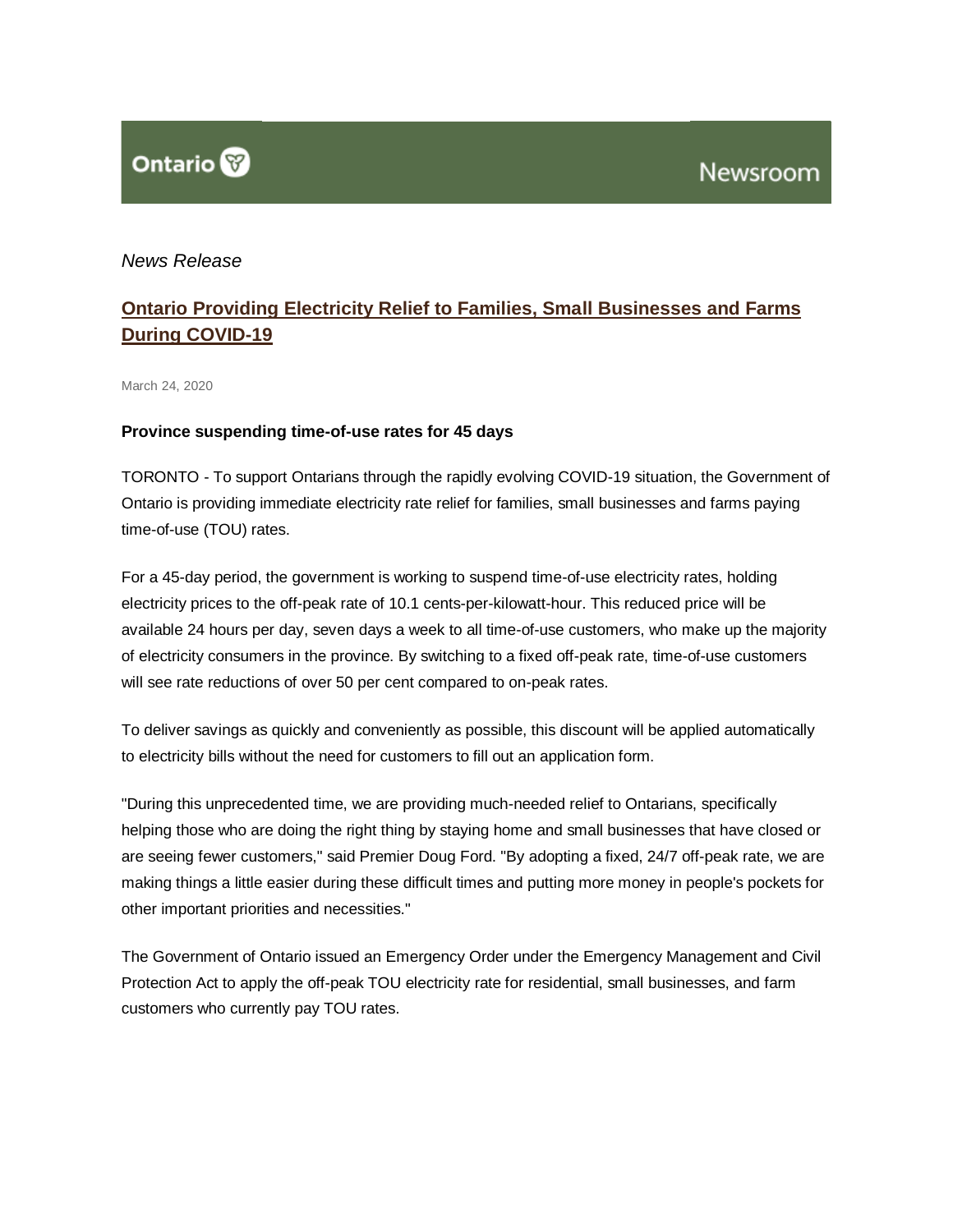"Ontario is fortunate to have a strong electricity system we can rely on during these exceptional times, and our government is proud to provide additional relief to Ontarians who are doing their part to stay home," said Greg Rickford, Minister of Energy, Northern Development and Mines.

"We thank the Ontario Energy Board and our partners at local distribution companies across the province for taking quick action to make this change and provide immediate support for hardworking people of Ontario," said Bill Walker, Associate Minister of Energy.

Visit Ontario's [website](https://www.ontario.ca/page/2019-novel-coronavirus) to learn more about how the province continues to protect Ontarians from COVID-19.

# **QUICK FACTS**

- The Ontario Energy Board sets time-of-use electricity rates for residential and small business customers through [the Regulated Price Plan.](https://www.oeb.ca/rates-and-your-bill/electricity-rates)
- Time-of-use prices as of November, 2019 ― Off-Peak: 10.1₵/kWh, Mid-Peak: 14.4₵/kWh, On-Peak: 20.8₵/kWh
- Depending on billing cycles, some customers will see these changes on their next electricity bill. TOU customers whose billing cycle ended before their local distribution company implemented this change will receive the reduced rate as a credit on a future bill.
- The [Ontario Electricity Rebate](https://www.ontario.ca/page/changes-your-electricity-bill) (OER) will continue to provide a 31.8 per cent rebate on the sub-total bill amount for all existing Regulated Price Plan (RPP) consumers.
- There are approximately five million residential consumers, farms and some small businesses billed using time-of-use (TOU) electricity prices under the RPP.
- The Ontario Energy Board has extended the winter ban on disconnections to July 31st.